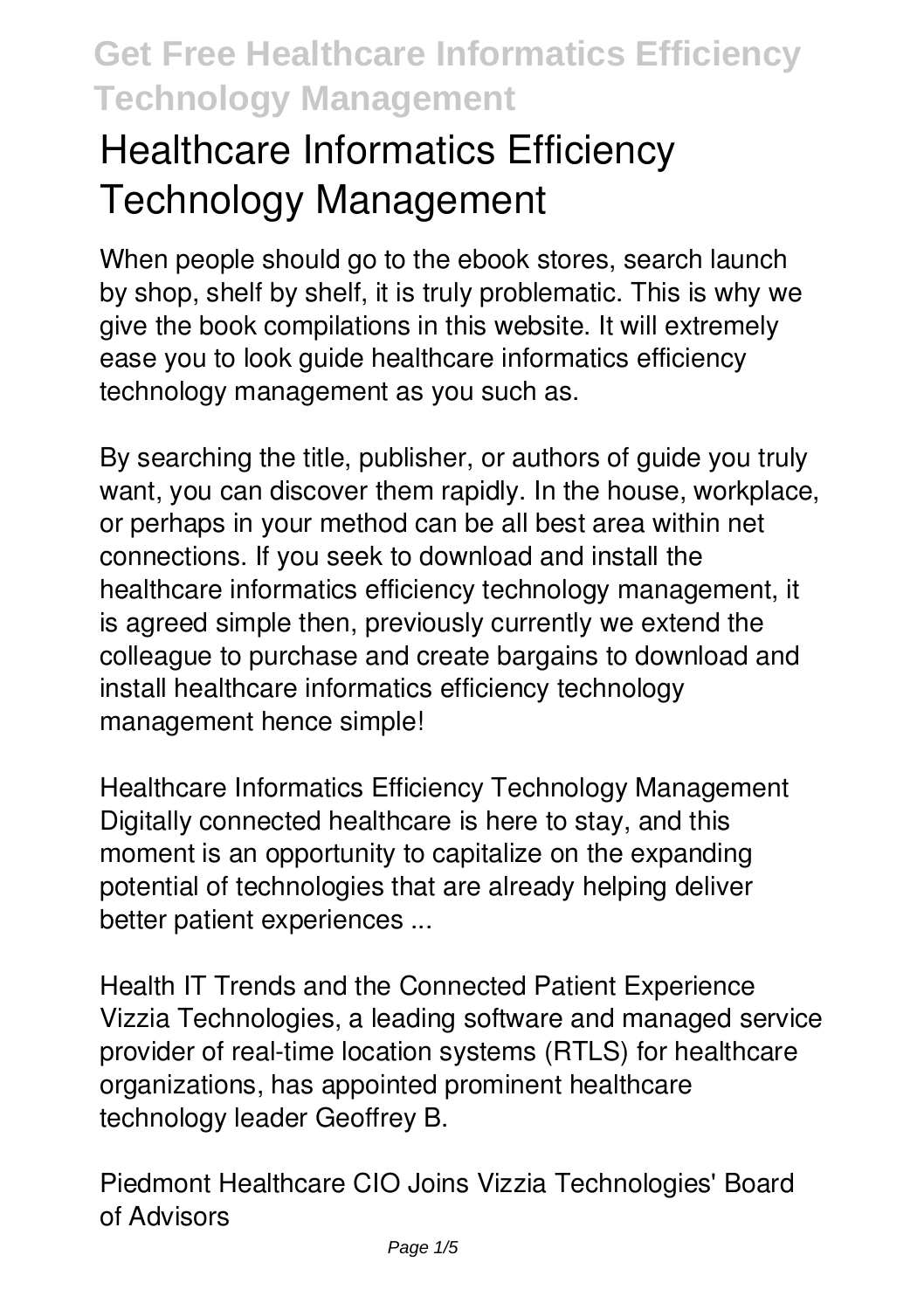I think of it as a maturation process.<sup>[]</sup> says Dr. John Halamka. I'You're asking why your three-year-old isn'llt doing calculus. But can your three-year-old add a column of numbers? That<sup>n</sup>s actually not so ...

*Artificial Intelligence Myth Vs Reality: Where Do Healthcare Experts Think We Stand?* Advanced medical technologies can significantly reduce physician fatigue, but they must be tailored to the implementation environment.

*Physician burnout in healthcare: Quo vadis?* In healthcare, cloud computing is aiding in the transformation of the overall industry by making several healthcare-related operations highly efficient and more cost-effective. Cloud computing in ...

*Digitization and Technological Developments will Drive Cloud Computing in Healthcare Industry* Jacksonville-based Availity has grown to be a giant in the health care technology space. The company, which connects heath care providers with payers, processes 12 billion transactions a year for some ...

*How Availity grew into a health care tech behemoth in the past 20 years — and what's next* By properly considering the importance of change management, payers can leverage the full potential of their member engagement technology.

*How Change Management Leads to Successful Member Engagement*

Lyniate Rapid is the Secure Gateway to Healthcarells Digital Front Door, Featuring Configuration and Management Tools Page 2/5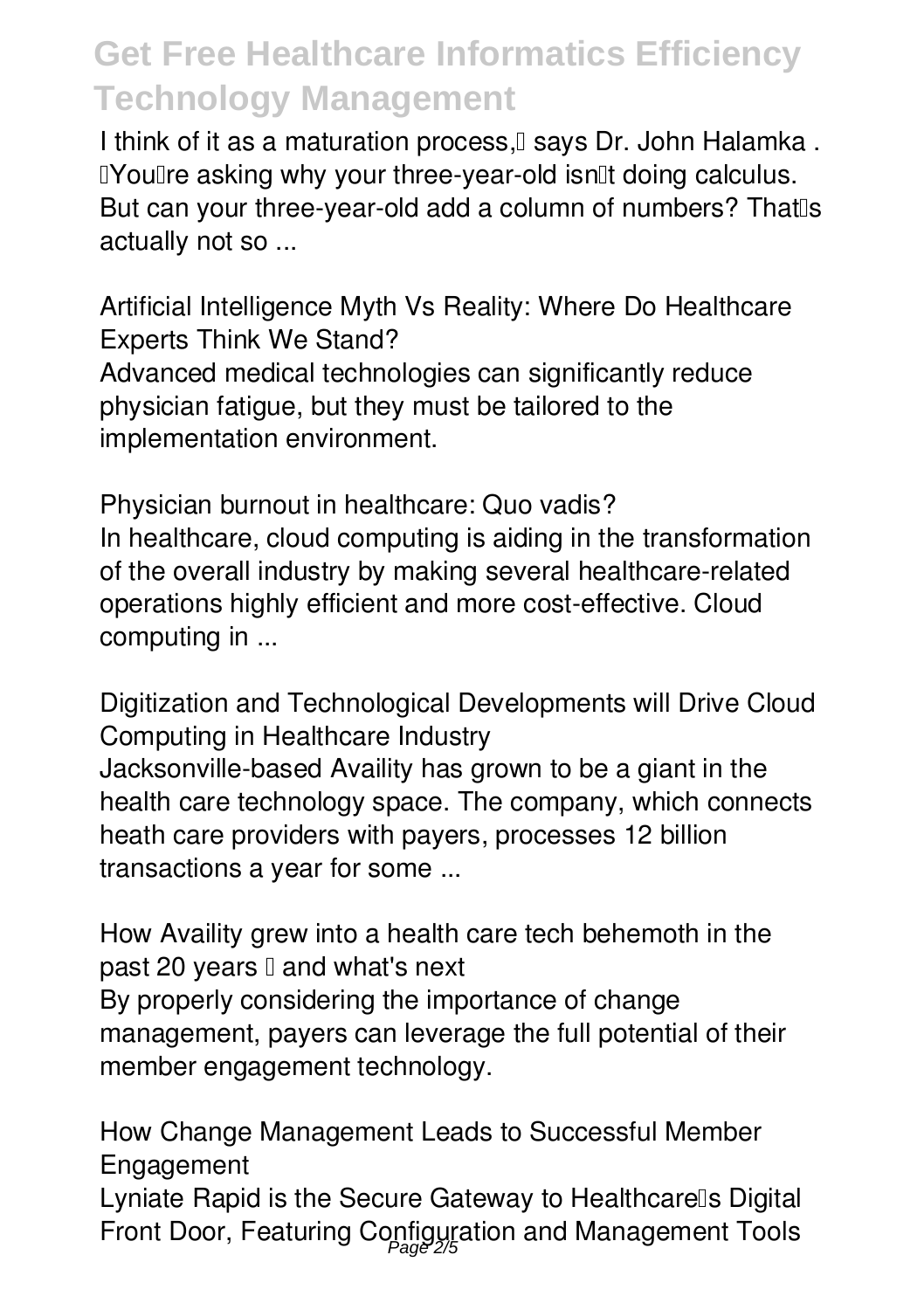for APIs with Robust Security, Audit Logging, and Monitoring Lyniate, the worldwide ...

*Lyniate Introduces Rapid, a Healthcare API Gateway* As highlighted by the United Nations in 2019, there is a growing proportion of the elderly population across the world, especially in urbanized countries. This rapid increase of the elderly population ...

*Imedtac's Care Recipient Monitor system raises remote care efficiency*

Huawei remains committed to introducing digital technologies to create a strong, connected healthcare ecosystem that can make the experience better for patients, customers and medical staff, while ...

*Huawei and Department of Medical Services Sign MoU to Develop 5G Empowered Healthcare in the Digital Era* The American Health Information Management Association (AHIMA), the American Medical Informatics Association (AMIA), and the Electronic Health Record Association (EHRA) announced today the release of ...

*AHIMA, AMIA, EHRA Release Preliminary Report About Operationalization of the Definition of Electronic Health Information*

According to a report released today by Honeywell (NASDAQ:HON), 94% of surveyed healthcare facility managers say remote management is important for operational efficiency. Only ...

*Honeywell Survey: Healthcare Facility Managers Cite Operational Efficiency and Occupant Safety As Top Priorities* Rising demand of telemedicine and advancements in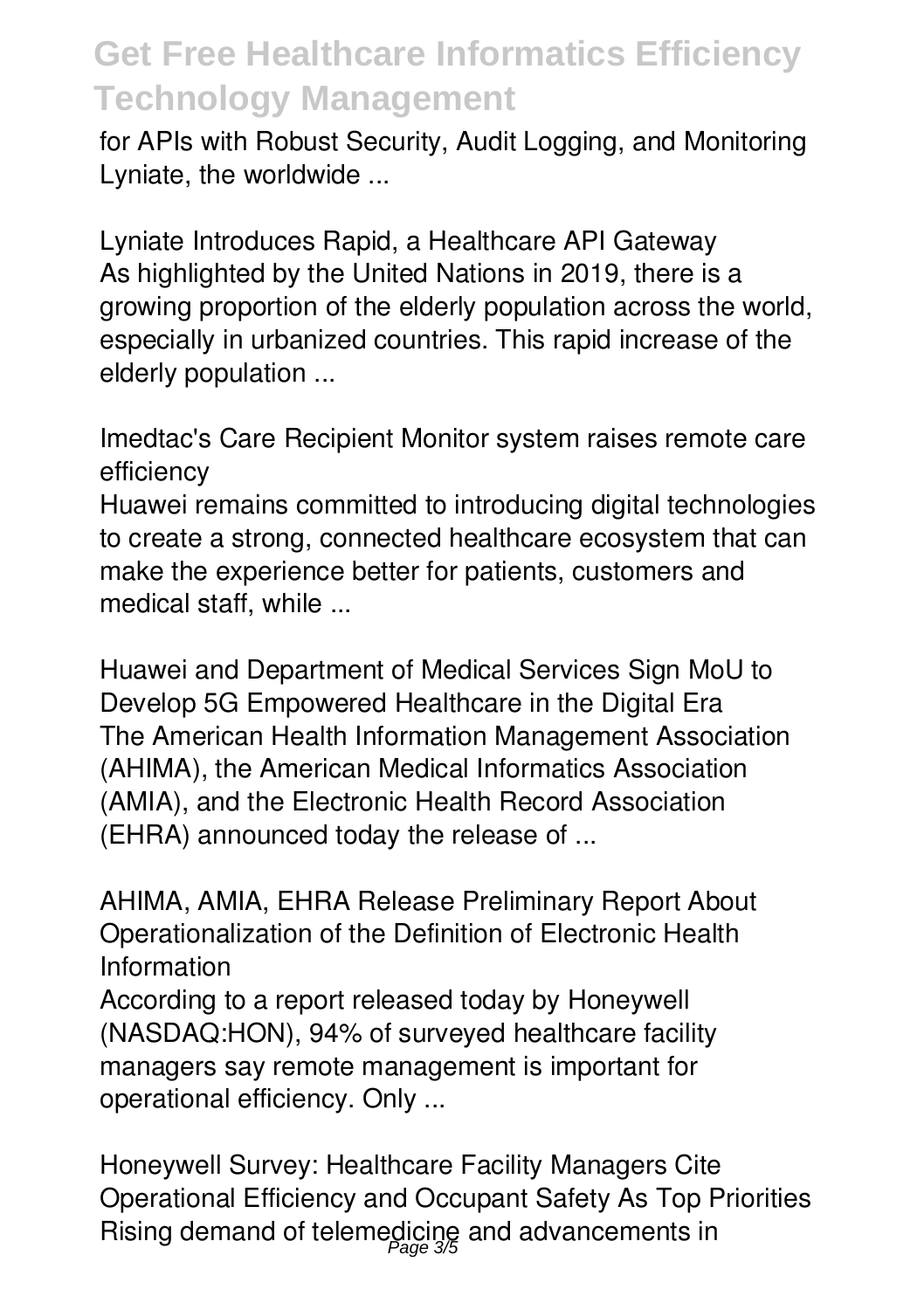technology is expected to drive the demand for global healthcare chatbots market in forecast period. According to TechSci Research ...

*Europe to dominate the Healthcare Chatbots Market through 2026 – TechSci Research* Energy use in commercial buildings in the US: buildings are increasingly including features like LED lighting and emerging technologies like EV charging stations, according to the Energy Information ...

*New Commercial Buildings Increasingly Use LEDs and Emerging Energy Management Technology* FrontRunnerHC, a leading SaaS technology provider that helps healthcare facilities and labs maximize their reimbursements by providing accurate patient information instantaneously, announced that Josh ...

*Experienced Healthcare Revenue Cycle Strategist, Josh Yelen, Joins FrontRunnerHC Leadership Team* In less than six weeks, the technology teams at Viventium and DailyPay came together to create a customized solution that fits Viventium's needs and delights their clients' employees. With this ...

*Viventium Enhances Technology Suite with DailyPay's ExtendPX API*

Michael Hess Therells a lot of buzz about the Internet of Things and its impact on everything from the way we travel and do our shopping to the way ...

*Using Technology to Set Your Waste Management Program Up for Success* Unique five-year agreement will help Philadelphia-based Page 4/5